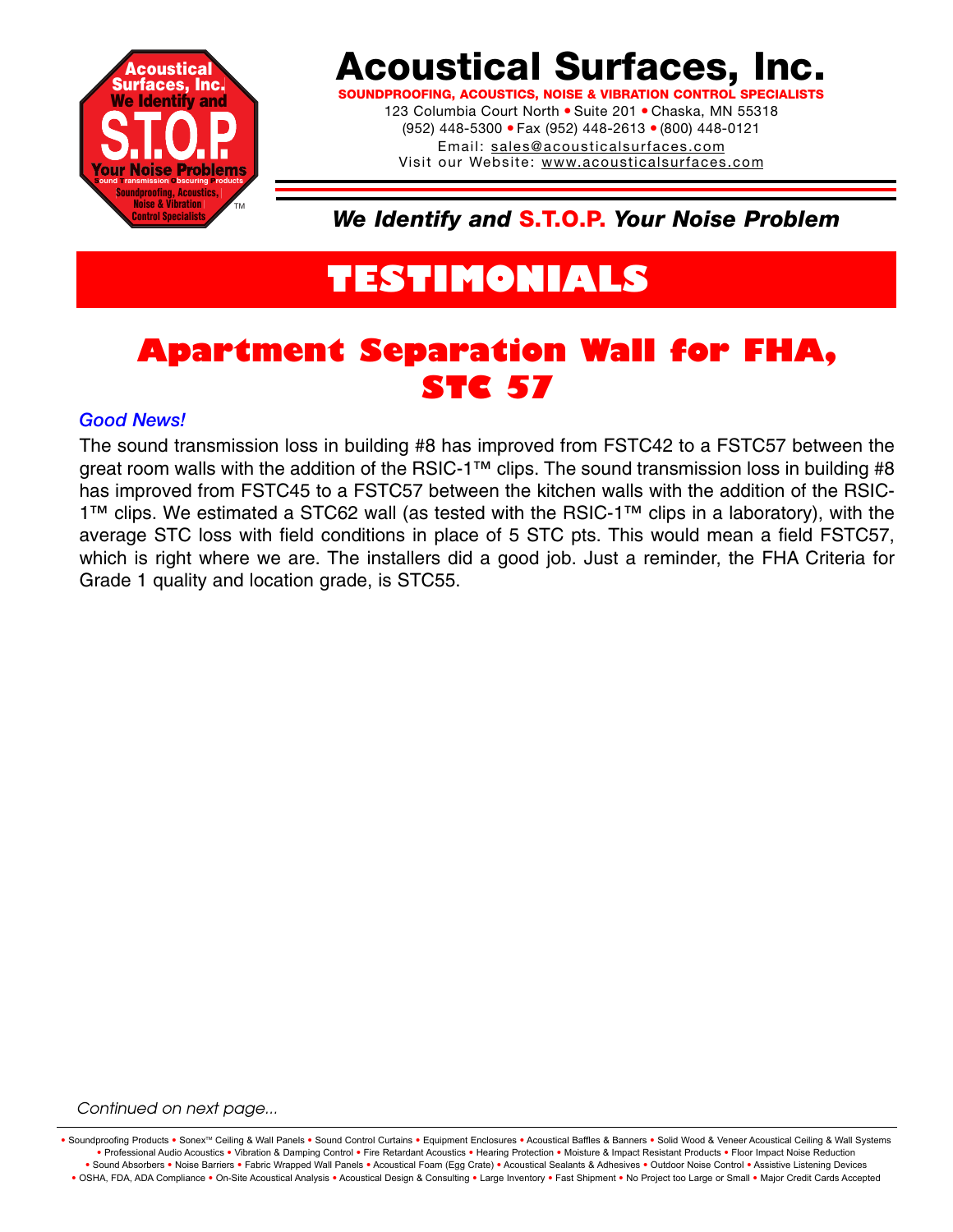

## **Acoustical Surfaces, Inc.**

**SOUNDPROOFING, ACOUSTICS, NOISE & VIBRATION CONTROL SPECIALISTS** 123 Columbia Court North . Suite 201 . Chaska, MN 55318 (952) 448-5300 ● Fax (952) 448-2613 ● (800) 448-0121 Email: sales@acousticalsurfaces.com Visit our Website: www.acousticalsurfaces.com

### *We Identify and* **S.T.O.P.** *Your Noise Problem*

### **Condo Noise Solution**

The demising wall in our Villa was reconstructed per your specifications. The project was performed in November 2003. Since then we have had a few months to evaluate the results.

In the Bedroom and Walk In Closet areas we were able to follow your specifications. The results in these areas are superb. We have not heard voice or movement sounds from our neighbor since the project was completed. If you will recall, our neighbor has a Jacuzzi tub in her bath. The sound of this, in these areas, has been reduced to less than the sound of the furnace running in our unit.

In our Bathroom, due to the shower, we could not use your system. Here we could only add insulation and another layer of gypsum. The results in this area is no improvement. Fortunately, this is isolated from the Bedroom and does not affect our sleep. I've suggested to the builder that they should, in the future, treat the source wall when a Jacuzzi is installed.

*My wife and I would like to thank you for your tremendous input in solving our problem. Your knowledge and interest has made our Villa more like a Home.*

*Gratefully, Steve* 

#### *Continued on next page...*

Soundproofing Products . Sonex<sup>TM</sup> Ceiling & Wall Panels . Sound Control Curtains . Equipment Enclosures . Acoustical Baffles & Banners . Solid Wood & Veneer Acoustical Ceiling & Wall Systems **•** Professional Audio Acoustics **•** Vibration & Damping Control **•** Fire Retardant Acoustics **•** Hearing Protection **•** Moisture & Impact Resistant Products **•** Floor Impact Noise Reduction . Sound Absorbers . Noise Barriers . Fabric Wrapped Wall Panels . Acoustical Foam (Egg Crate) . Acoustical Sealants & Adhesives . Outdoor Noise Control . Assistive Listening Devices . OSHA, FDA, ADA Compliance . On-Site Acoustical Analysis . Acoustical Design & Consulting . Large Inventory . Fast Shipment . No Project too Large or Small . Major Credit Cards Accepted